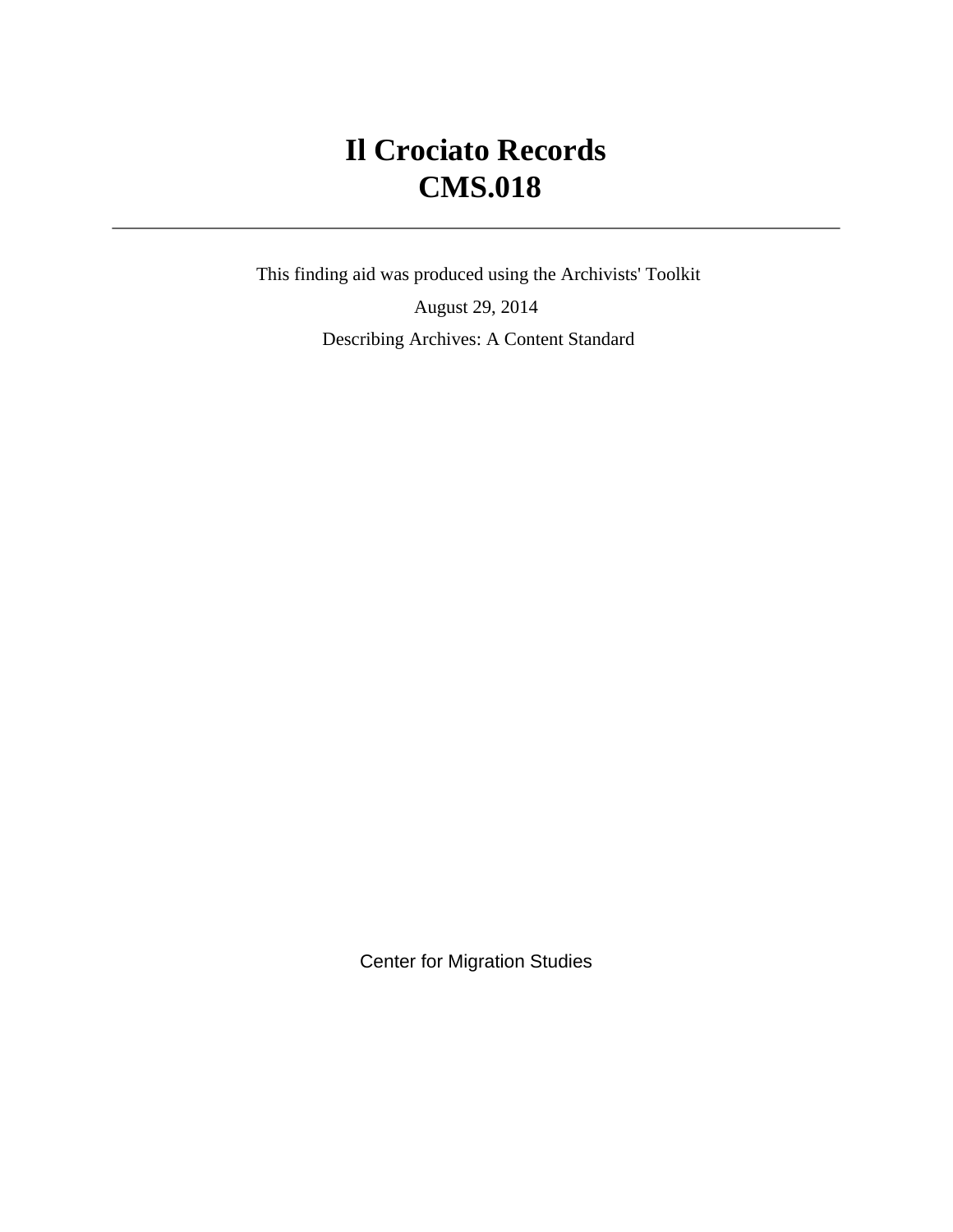# **Table of Contents**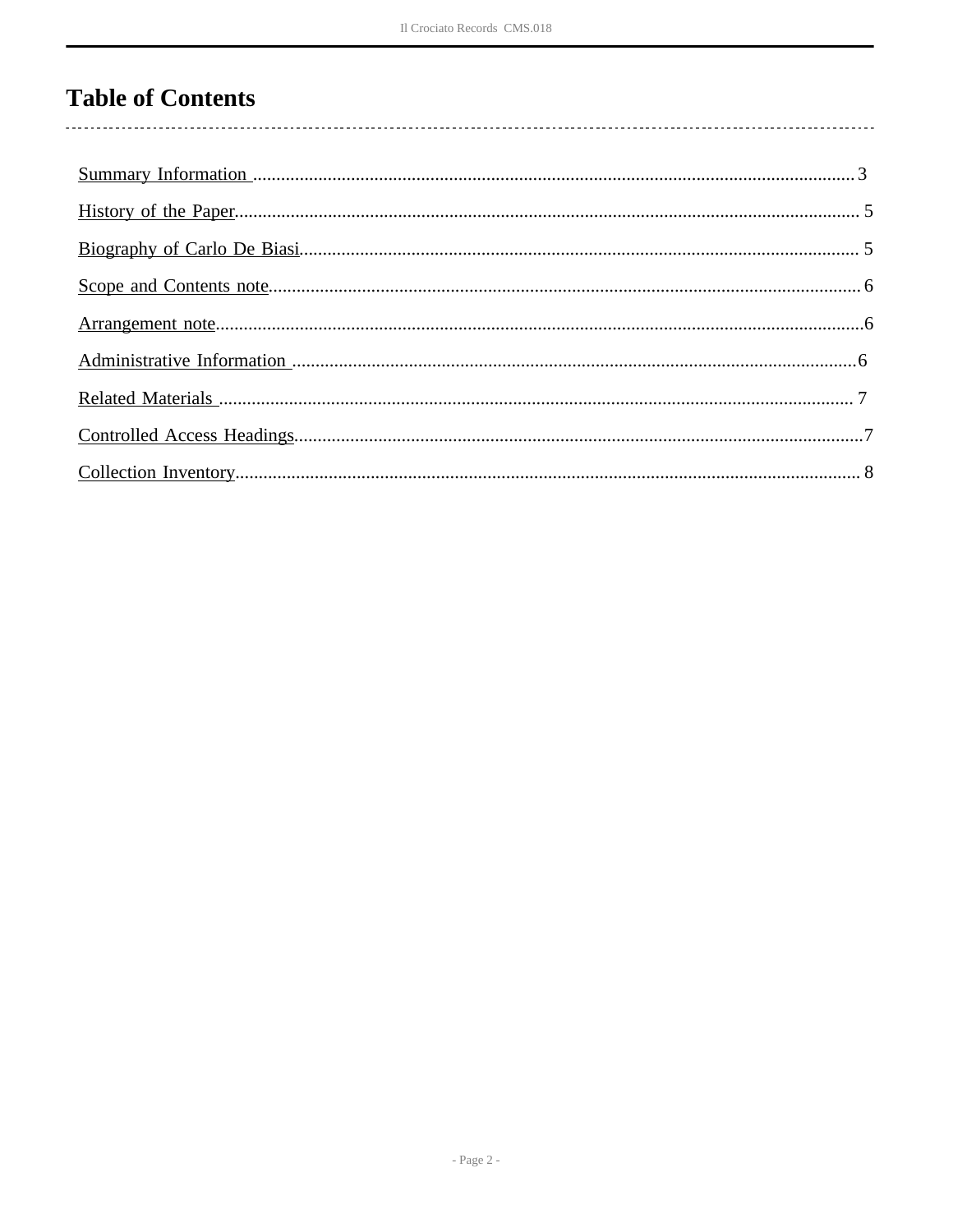### <span id="page-2-0"></span>**Summary Information**

| <b>Repository</b> | <b>Center for Migration Studies</b>    |
|-------------------|----------------------------------------|
| <b>Creator</b>    | De Biasi, Carlo, 1896-1971             |
| <b>Creator</b>    | Il Crociato.                           |
| <b>Title</b>      | Il Crociato Records                    |
| Date [inclusive]  | 1933-1973                              |
| <b>Extent</b>     | 1.0 Linear feet in two document boxes. |
| Language          | English                                |

**Language of Materials note** In Italian.

**Abstract** *Il Crociato* began publishing in 1933 as an Italian language Catholic newspaper, by the Italian clergy of the Diocese of Brooklyn. Monsignor Ciocia was the director and its managing editor for three decades was Carlo De Biasi. The highest weekly circulation was achieved during the 1945 when some 13,250 copies were distributed to the various Italian parishes, hospitals, clubs, and to the Italian prisoners of war. The paper was assisted in its perennial financial crises by the Catholic Crusader, an Italian Catholic lay organization, however, due to ever mounting costs, Il Crociato ceased publication in 1973. The collection contains reports, souvenir journals, correspondence, minutes, financial reports from 1933-1969, first through ninth annual dinner souvenir programs of the Catholic Crusaders, and correspondence regarding the Italian American poet Giuseppe Toscano.

#### **Preferred Citation note**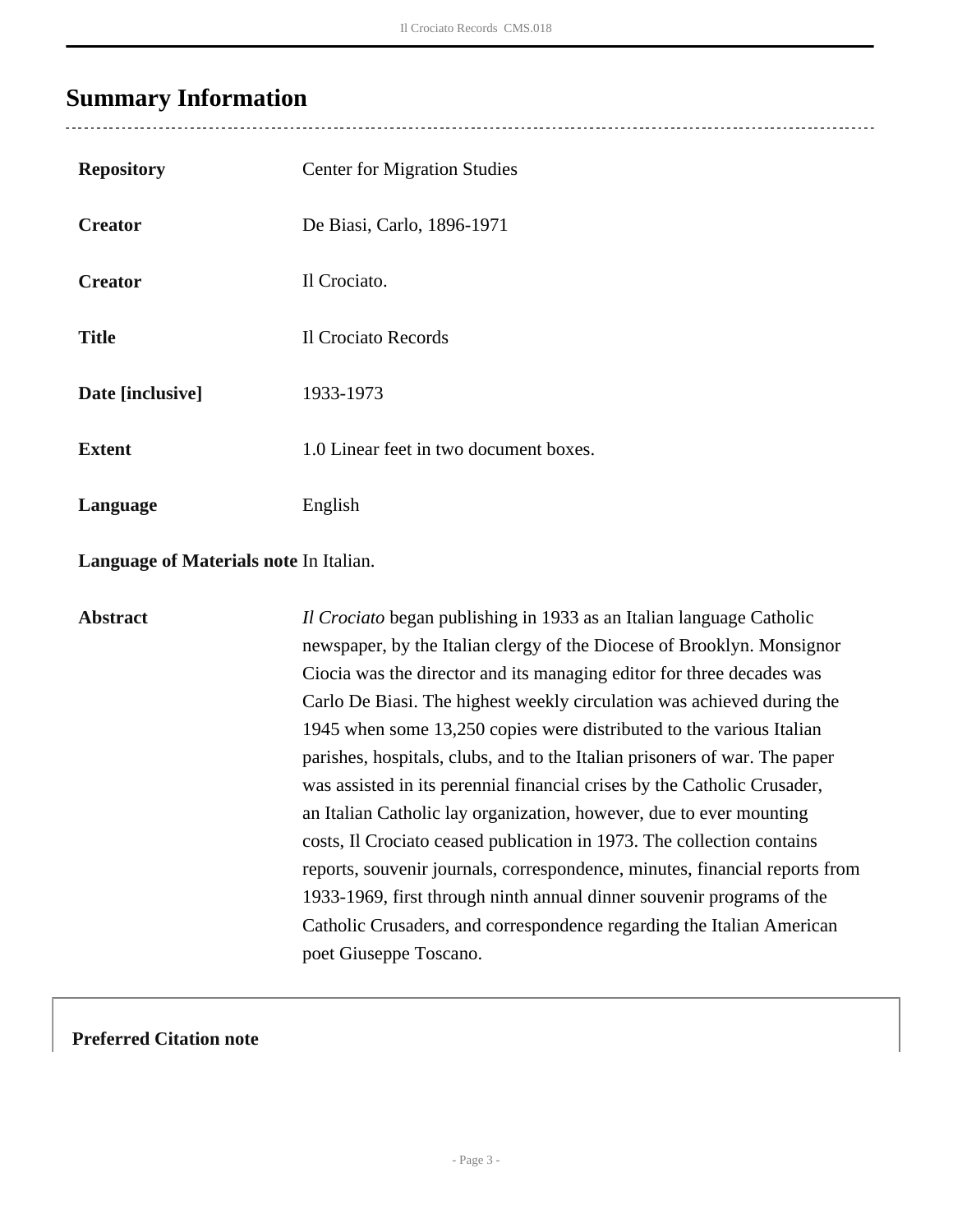Center for Migration Studies of New York; Il Crociato Records (CMS 018); Box; Folder.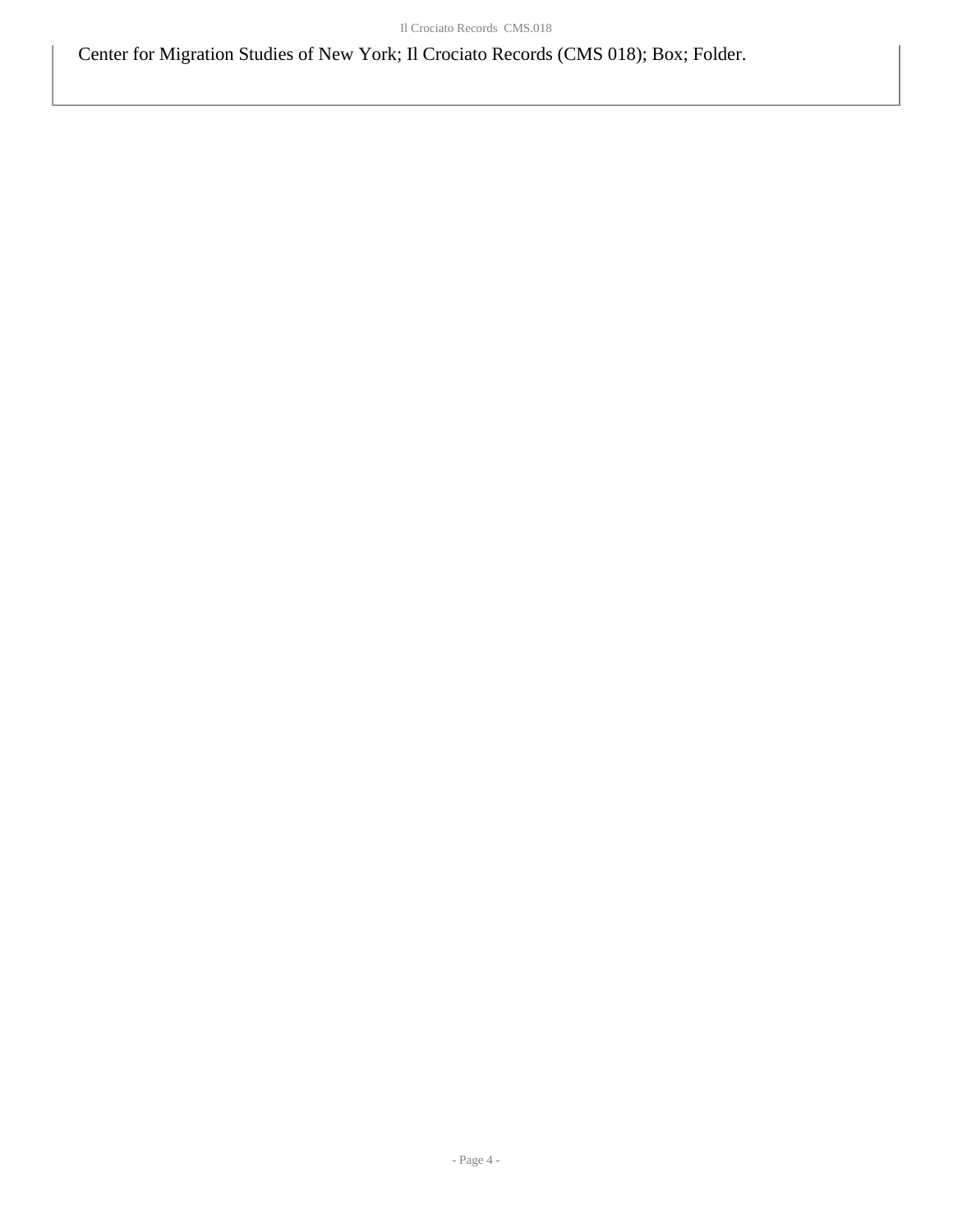## <span id="page-4-0"></span>**History of the Paper**

*Il Crociato* began publishing in 1933 as an Italian language Catholic newspaper, by the Italian clergy of the Diocese of Brooklyn. The newspaper's office was located at 1669 Dean Street. Monsignor Ciocia was the director and its managing editor for three decades was Carlo De Biasi. The financial secretaries were Fathers Thomas Sala, A. Accese, and Mariano S. Pulco. Occasionally, Carlo De Biasi's brother Agostino, who wrote a column.

The highest weekly circulation was achieved during the 1945 when some 13,250 copies were distributed to the various Italian parishes, hospitals, clubs, and to the Italian prisoners of war.

The paper was assisted in its perennial financial crises by the Catholic Crusader, an Italian Catholic lay organization, however, due to ever mounting costs, *Il Crociato* ceased publication in 1973. 3. Soon thereafter, Father Nicholas Russo, a priest of the Diocese of Brooklyn, deposited the records with Father Lydio Tomasi.

# <span id="page-4-1"></span>**Biography of Carlo De Biasi**

Carlo De Biasi was born in 1896, the eighth and last child of three girls and five boys born to Giuseppe De Biasi, a prominent lawyer in his small town of Santa Lucia di Serino in the Avellino, Campania and Maria Antoniello of Sant' Angelo dei Lombardi, also in Avellino. His father died in 1908, when he was twelve, and his mother mother and sister Flora moved to the United States. His oldest brother Agostino migrated to the United States in 1911. Carlo followed in 1913 and took out his first papers for citizenship immediately. During World War I, he volunteered with the American Expeditionary Force. Upon his return to the United States he commenced a career in print journalism. He published a weekly column in Il Progresso Italo-Americano, an American Italian-language paper to which his brother Agostino had previously contributed, focusing on Catholic life and culture and using the initials CDB. He edited several books for the Vatican City Religious Book Company of New York, translated Archbishop Amleto Cicognani's book Sanctity in America into Italian and edited the magazine La Voce dell'Emigrato published in New York by Monsignor Germano Formica, who represented the Italian-based emigrant-aid agency Italica Gens on Ellis Island. He was also active in civic affairs. Carlo De Biasi was also involved in Italian American community affairs. He helped found the Sant'Angelo dei Lombardi Mutual Help Society and served as its president. He also served as trustee secretary of the Italian Benevolent Institute and Hospital. In 1933, Carlo De Biasi began editing Il Crociato, an Italian Catholic newspaper published by the clergy of the Diocese of Brooklyn. De Biasi remained in this position until his retirement in the last 1960s. He lived to see recognition for his work, in the form of an honorary degree from Saint Johns University in Queens, New York, and installation as a Knight of Saint Gregory at the Vatican. He died in 1971.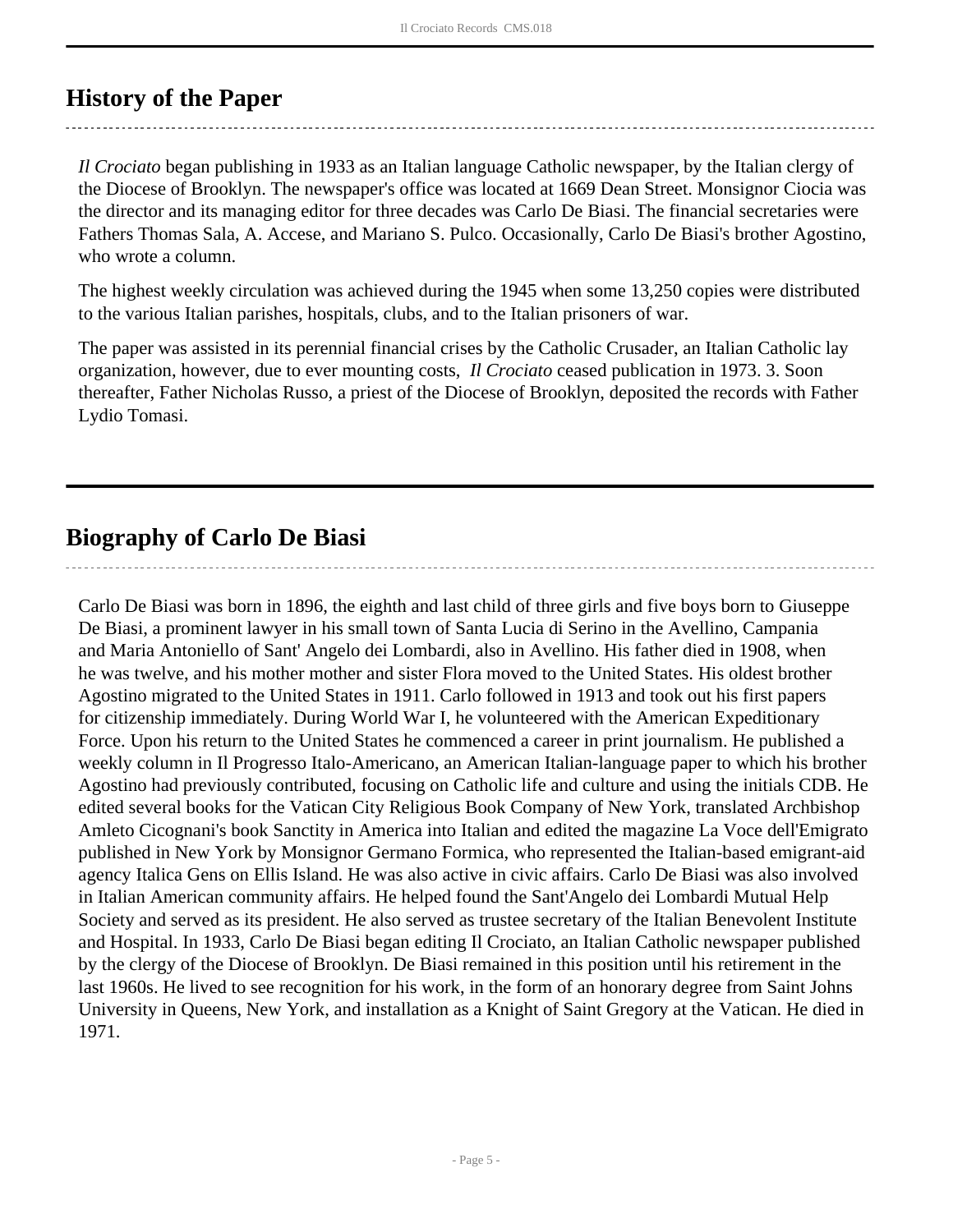## <span id="page-5-0"></span>**Scope and Contents note**

The collection contains nothing from the newspaper itself, but it does document the running of the newspaper. Its strength is in documenting Il Crociato's finances, as it contains a near-complete run of financial records and also a long run of the annual dinner that provided some of the funding. The collection also contains one folder of correspondence, meeting minutes and notes about Crociato itself, and another folder of correspondence between De Biasi and Italian-American poet Giuseppe Toscano.

## <span id="page-5-1"></span>**Arrangement note**

CMS.018 consists of four folders: Financial Reports, 1933-1969 Annual Dinner Souvenir Programs, 1953-1963 Corciato correspondence, minutes and notes, 1958-1973 Toscano, Giuseppe, Correspondence, undated

## <span id="page-5-2"></span>**Administrative Information**

#### **Publication Information**

Center for Migration Studies

#### **Revision Description**

 In 2014 Mary Elizabeth Brown entered this finding aid into Archivists' Toolkit in compliance with DACS. Nicole Greenhouse checked the work. August 2014

#### **Conditions Governing Access note**

Open to researchers by appointment.

#### **Conditions Governing Use note**

Copyright is owned by the Center for Migration Studies. Permission to publish materials must be requested before use.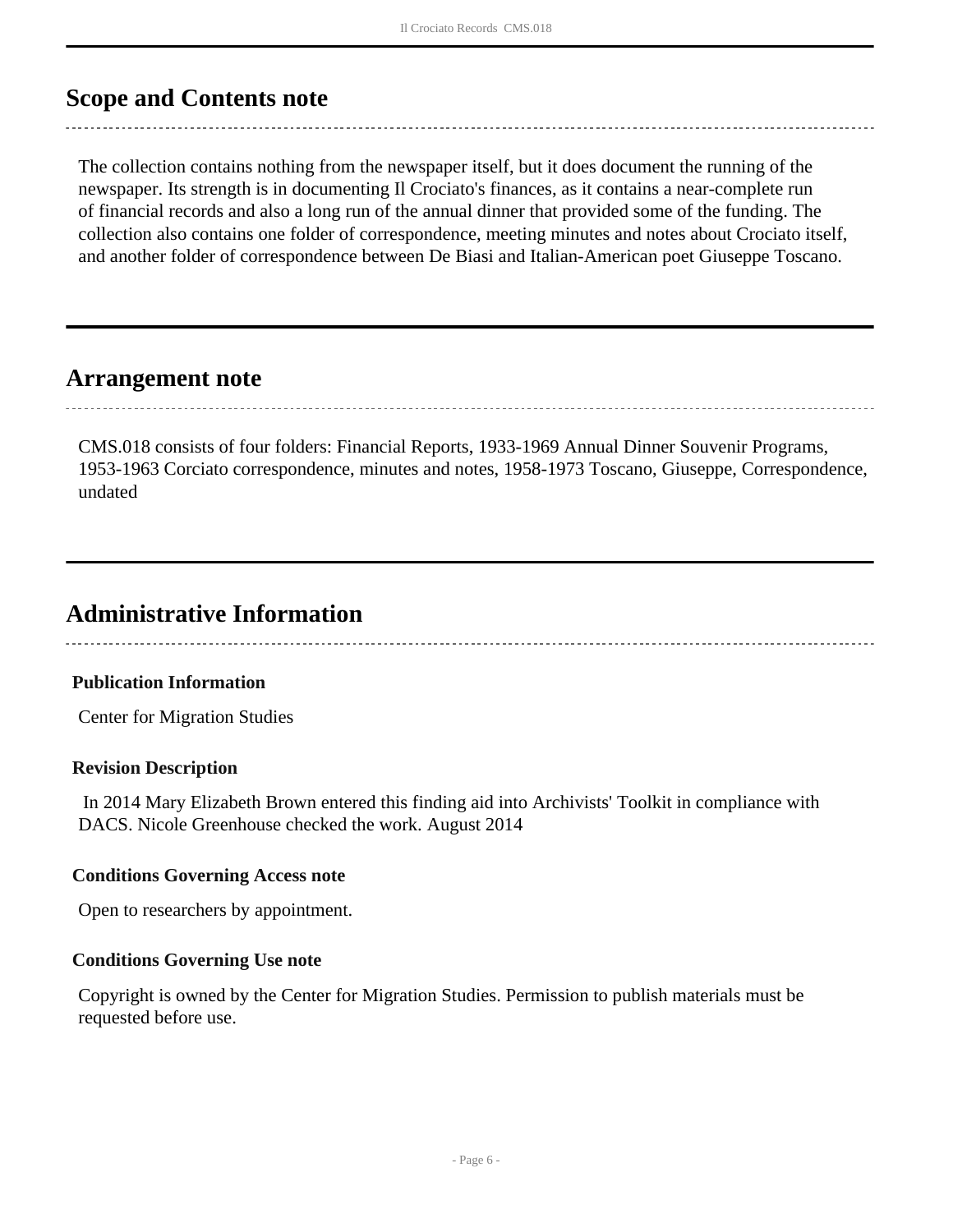#### **Immediate Source of Acquisition note**

The Rev. Nicholas Russo, a priest of the Diocese of Brooklyn, deposited the collection with CMS.

#### **Processing Information note**

There is no date on the original finding aid to CMS.018. In 2014 Mary Elizabeth Brown entered the finding aid into Archivists' Toolkit in compliance with DACS. Nicole Greenhouse checked the work.

## <span id="page-6-0"></span>**Related Materials**

#### **Related Archival Materials note**

The Italian Catholic newspaper Il Crociato was the work of Carlo De Biasi, part of the family whose papers comprise CMS.011. A microfilm run of Il Crociato is also available.

### <span id="page-6-1"></span>**Controlled Access Headings**

#### **Personal Name(s)**

• De Biasi, Agostino, 1875-

#### **Subject(s)**

- Italian American newspapers
- Italian Americans |v Newspapers.
- Italian Americans |z New York (State) |z New York |v Newspapers.